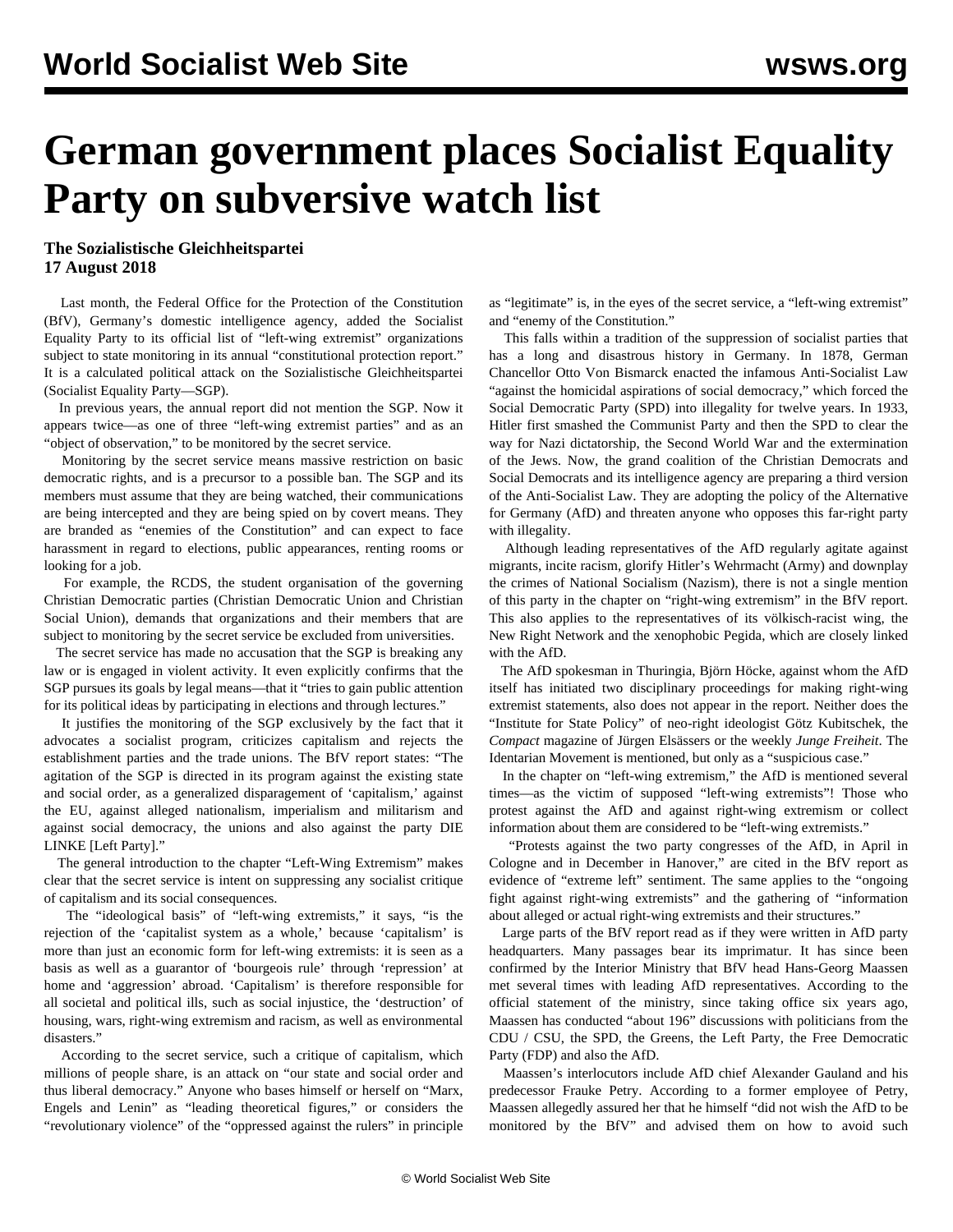monitoring. Although Maassen denies this, the fact that the AfD is not mentioned in the BfV report suggests that Petry's colleague was right.

#### **A right-wing conspiracy**

 The federal government is responsible for the secret service, which answers directly to the interior minister, who wrote the foreword to the BfV report. Without the approval of the grand coalition of the CDU, CSU and SPD, the report could not have appeared in this form. The decision to attack the SGP and support the AfD was taken at the highest levels of the government.

 The grand coalition is reacting to the increasing radicalization of the working class and youth, who, by a large majority, reject its policy of permanent welfare cuts, military rearmament and the building of a police state. In the general election last September, the CDU, CSU and SPD had their worst results in 70 years. If elections to the Bundestag (federal parliament) were held today, the grand coalition would no longer have a majority.

 Under these conditions, official politics assume the character of a permanent conspiracy that fortifies extreme right-wing forces.

 As early as 2013, the formation of a government was preceded by months of behind-the-scenes negotiations culminating in a commitment to militarism. Leading government officials announced the "end of military restraint" and supported the right-wing coup in Ukraine, which sparked a sharp conflict with Russia. Germany has participated in the deployment of NATO forces right up to the Russian border.

 This time, the coalition negotiations lasted six months—a historic record. The CDU, CSU and SPD agreed upon the most right-wing program since 1945. They decided on a comprehensive rearmament policy and the establishment of a police state. Military expenditure is expected to increase to 2 percent of gross domestic product (GDP), which means nearly doubling the military budget. Meanwhile, the reintroduction of compulsory military service and the nuclear armament of the Bundeswehr (armed forces) are also under discussion.

 The aspirations of the ruling class to realize its imperialist ambitions by means of military might require the trivialization and revival of the criminal politics of the past. Long before AfD leader Gauland declared the crimes of the Nazis to be merely "bird shit in over a thousand years of successful German history," the then-foreign minister and today's federal president, Frank-Walter Steinmeier (SPD), proclaimed that Germany was "too big to only comment on world politics from the sidelines." Political scientist Herfried Münkler added: "It's not possible to pursue a responsible policy in Europe if you have the idea that we have been guilty of everything."

 In the population, however, the return of German militarism meets with overwhelming opposition, which now coincides with an intensification of the class struggle. After 20 years of social redistribution from those at the bottom to those at the top by both SPD- and CDU-led governments, social relations are torn to shreds. Several labour market reforms have created the largest low-wage sector in Western Europe. Young people are hardly able to find a regular job; only 44 percent of new employees receive a permanent contract. Poverty is exploding. On the other hand, 45 superrich individuals possess as much wealth as the poorer half of the population.

 Many workers and young people can sense that capitalist society is bankrupt and are looking for an alternative. The lectures "200 Years of Karl Marx—The Actuality of Marxism," organized at seven universities by the youth organization of the SGP, the International Youth and Students for Social Equality (IYSSE), attracted an audience of a thousand.

 The ruling class is responding to this radicalization by returning to the authoritarian policies of the 1930s, cracking down on socialists and adopting the policies of the far right. This crisis is stripping off the "democratic" facade of German capitalism to reveal the original brown paint.

 During the Weimar Republic that preceded Nazi rule, the secret service, police and judiciary ruthlessly persecuted socialists and opponents of war and strengthened the Nazis. In 1923, while Hitler was sent to prison for nine months for a bloody coup attempt, where he wrote *Mein Kampf*, the judiciary put the editor of *Weltbühne*, Carl von Ossietzky, in prison for twice as long for anti-militarism. He was then tortured to death.

 In the end, Hitler did not come to power through a popular movement, but through a conspiracy within the state apparatus that gathered around Reich President Paul von Hindenburg. The Nazis had suffered a serious defeat in the parliamentary election two months earlier and faced financial bankruptcy. Hardly had Hitler consolidated his power than the judiciary, secret service, police and military seamlessly subordinated themselves to him.

 These are the traditions behind which the grand coalition and the secret service are now falling into line. Today, however, they cannot rest upon a fascist mass movement. The AfD is hated by the vast majority of the population. It is a creation of the state, the establishment parties and the media, which are eager to spread its right-wing propaganda. Its leaders stem to a large extent from the CDU, the CSU and the SPD, from the military, the intelligence services, the judiciary and the police.

 With its decision to continue the grand coalition despite electoral defeat, the SPD has deliberately strengthened the AfD. Although the AfD received only 12.6 percent of the vote in the federal election, it now leads the opposition in parliament. Its anti-refugee agitation has become the official policy of the grand coalition, which uses it to increase the powers of the state, divide the working class and fuel chauvinism.

 The BfV plays a key role in this right-wing conspiracy. It has deep roots in the right-wing swamp. Already 15 years ago, Germany's Supreme Court rejected a ban on the far-right German National Party (NPD) on the grounds that its leadership contained so many BfV undercover informants that the NPD was a "state matter." The close periphery of the National Socialist underground (NSU), which killed nine immigrants and a policewoman between 2000 and 2004, included several dozen active BfV undercover informants. One informant was even present at the scene during a murder, supposedly without noticing anything. The Thuringia Homeland Security, from which the NSU recruited support, was built with funds provided by the BfV.

#### **Defend the SGP**

 The SGP has become the target of this conspiracy because it consistently advocates a socialist program. It has not adapted to the antirefugee agitation of the establishment parties nor to the identity politics of the middle class. It is fighting to mobilize the international working class behind a socialist program to overthrow capitalism. As a section of the International Committee of the Fourth International, it stands in the tradition of Leon Trotsky's Left Opposition to Stalinism.

 The Trotskyist movement fought persistently against the rise of the Nazis in the 1930s. Leon Trotsky's analysis of National Socialism, his warnings of its consequences, and his criticism of the fatal policy of the Stalinist German Communist Party (KPD), which refused to draw a distinction between the SPD and the Nazis and fight for a united front against Hitler, are still of burning relevance and are among the best works ever written on the subject.